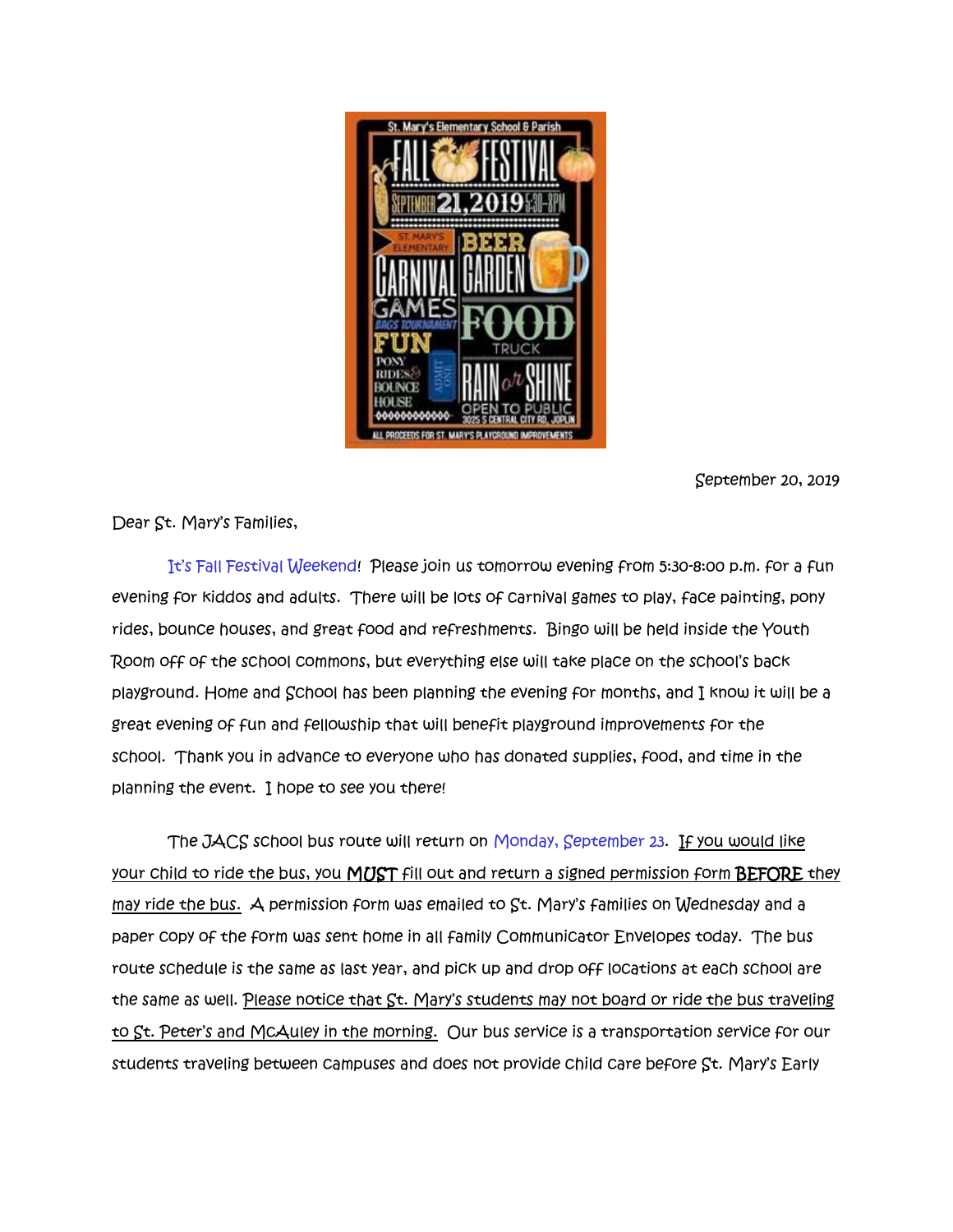Morning Care begins at 7:30 a.m. each morning. Please contact the St. Mary's school office with any questions you might have. We are excited to have the bus route back for our families!

## Morning Schedule:

St. Mary's 7:10-7:20 a.m. This is only for St. Peter's and McAuley students, St. Mary's students **MAY NOT** board/ride the bus at this time.

|                     | St. Peter's<br>Peter's campus | 7:35-7:40 a.m.                                   | St. Mary's students leave St.                         |
|---------------------|-------------------------------|--------------------------------------------------|-------------------------------------------------------|
| St. Mary's          | 7:55-8:00 a.m.                | St. Mary's students arrive at St. Mary's campus  |                                                       |
| Afternoon Schedule: |                               |                                                  |                                                       |
| St. Peter's         | $2:55-3:05$ p.m.              |                                                  | St. Peter's and McAuley students travel to St. Mary's |
|                     |                               |                                                  |                                                       |
| St. Mary's          | $3:20 - 3:30$ p.m.            | St. Mary's students leave for St. Peter's campus |                                                       |
| St. Peter's         | $3:45-3:55$ p.m.              | St. Mary's students arrive at St. Peter's campus |                                                       |

## Details and Student Expectations:

- The bus runs on a tight schedule and cannot wait for late arrivals, please be on time.
- Students are expected to follow school rules for behavior while on the bus. Consequences for misbehavior and/or loss of bus privileges will be addressed by Mrs. Lown.
- Students must show respect to the bus driver and follow her instructions at all times.
- Students must remain seated with feet on the floor and must use an appropriate voice level.
- No food or drink are allowed on the bus at any time.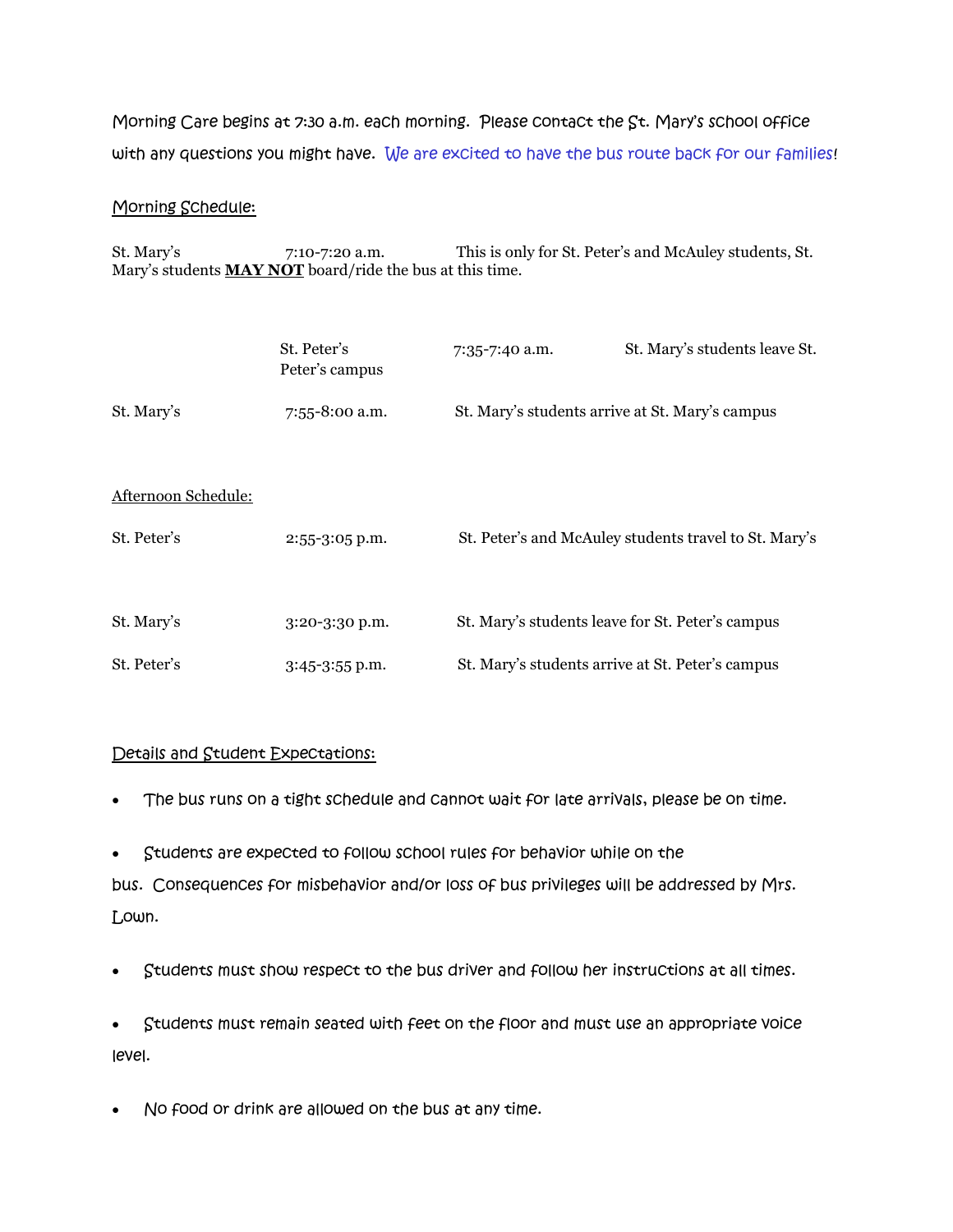If you have not turned in a copy of your child's birth certificate, shot records, or turned in your Family Information Sheet, please do so as soon as possible. The medical information must be on file as required by law, and returning your family's information provides us with important contact and medical information in case we need to contact you. Extra forms are in the office if you might need an extra copy.

On Tuesday, September  $24^{th}$  you are invited to join the entire JACS school system to celebrate Mercy Mass with Bishop Rice at 1:00 p.m. at St. Mary's. Mercy Day is the anniversary of the opening of the first House of Mercy in Dublin, Ireland. The first House of Mercy was opened in 1827 by Catherine McAuley, the founder of the Sisters of Mercy, who devoted her life to serving the poor, sick, and uneducated. Mercy Day is a celebration of her legacy and her compassion and love in the name of Mercy. The All-School Mass begins at 1:00 p.m. at St. Mary's, and the afternoon will be even more special if you are able to join us. All students within the JACS system will be dismissed from St. Mary's on Tuesday when Mass concludes. St. Mary's students will return to their classrooms after Mass and be dismissed from their classroom as usual, and there will be no afternoon bus route on this day. After School Care will be offered until the normal time of 5:30 p.m. on this day.

Friday, October  $4^{th}$  is the Feast of St. Francis of Assisi, patron saint of animals and the environment. To celebrate his St. Francis' life and calling, Father Joe will be offering a pet blessing on Friday, October 4th at 2:30 p.m. If your child would like to have a family pet blessed, please bring the leashed pet to the grassy area in front of St. Mary's school parking lot.



Students will gather at 2:30 p.m. for the blessing and will be dismissed at 3:10 p.m. from their classroom doors as usual. The Catholic Online website tells us that "Francis' brotherhood included all of God's creation. Much has been written about Francis' love of [nature](https://www.catholic.org/encyclopedia/view.php?id=8348) but his [relationship](https://www.catholic.org/encyclopedia/view.php?id=9931) was deeper than that. We call someone a lover of [nature](https://www.catholic.org/encyclopedia/view.php?id=8348) if they spend their free [time](https://www.catholic.org/encyclopedia/view.php?id=11571) in the woods or admire its beauty. But Francis really felt that nature and all of God's creations, were

part of his brotherhood. The sparrow was as much his brother as the pope."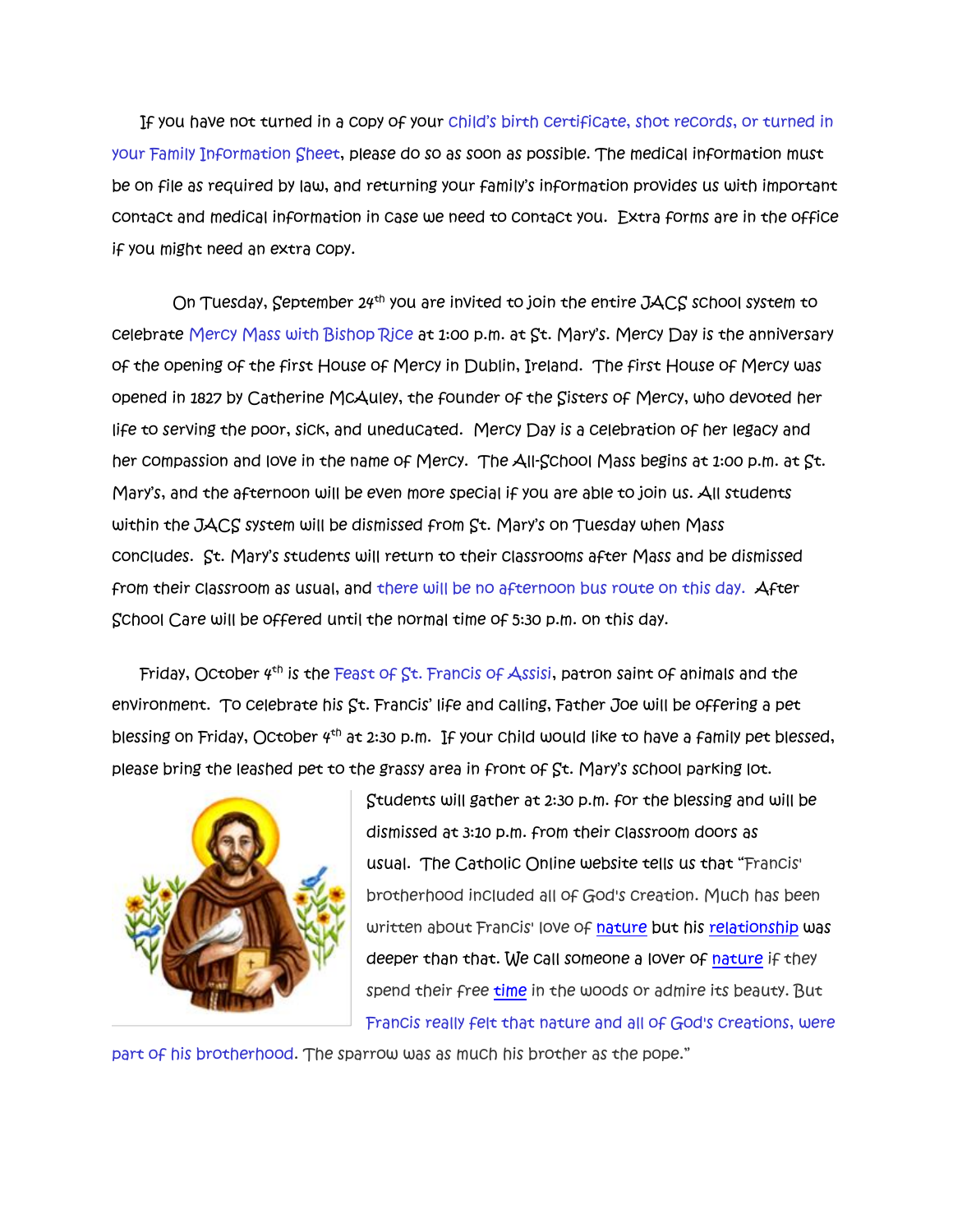I hope your family has a wonderful weekend and can spend time together at the Fall Festival with other families who are part of our school community. The Fall Festival is a new school event for St. Mary's, and it promises to be another great tradition that benefits our school community. Thank you for supporting our school and for everything that you do for your child!

God bless and take care,

Joanne Lown

[jlown@jacss.org](mailto:jlown@jacss.org)

Important Upcoming Events:

Saturday, September  $21$ st Home and

School's Fall Festival, 5:30-8:00 p.m.

Tuesday, September  $24$ <sup>th</sup> Mercy Day Mass with Bishop Rice at St. Mary's

JACS Annual Appeal Kickoff

Friday, September  $27<sup>th</sup>$  NO SCHOOL- Ozark 7 PD Day for teachers Wednesday, October  $2^{\text{nd}}$ **Charity** 

Dress Day